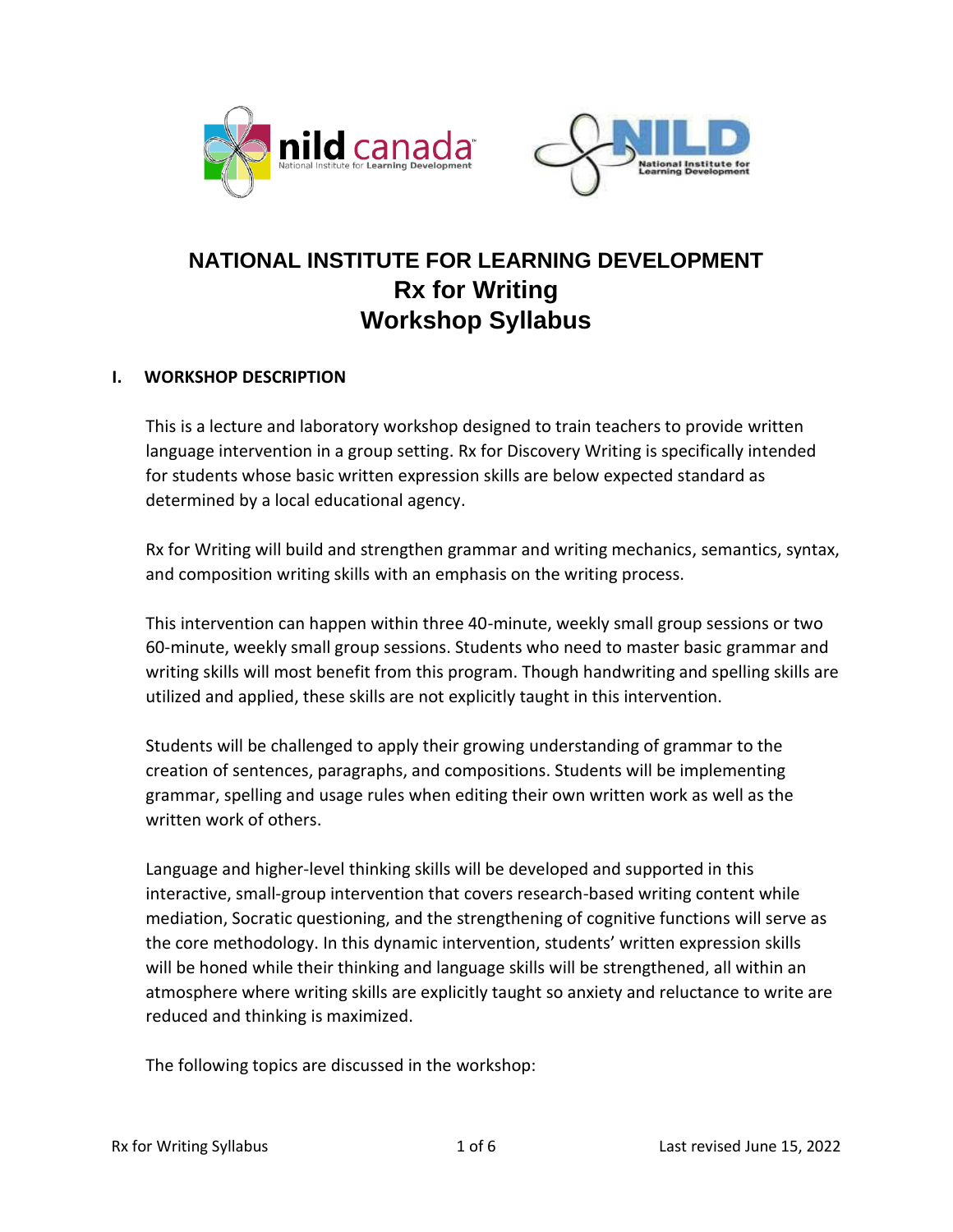- A. **Research -** Neuropsychology of Written Language Disorder; the power of mediation, cognitive functioning abilities related to written expression.
- B. **Philosophy**  Hands-on, brain-based, research-based grammar and writing activities with emphasis on Socratic questioning, theories of group dynamics and cognitive functions.
- C. **Assessment**  Identify specific difficulties with written expression, gather pre/post data using Kaufman Test of Educational Achievement and informal observations.
- D. **Intervention**  Balanced, mediated application of written language activities and techniques addressing:
	- 1. Grammar Skills
	- 2. Sentence construction and combination skills
	- 3. Composition and editing strategies

## **II. WORKSHOP OBJECTIVES**

- A. **GENERAL:** Successful completion of this workshop will enable the participant to better understand student needs in written expression based on the subtypes of written language disorders and understand how to strengthen grammar, writing mechanics, semantics, syntax and composition skills while also while learning how to utilize the group model for Rx for Discovery Writing to inspire reluctant and struggling writers to enjoy the writing process and the ability to communicate their own ideas in written form.
- B. **SPECIFIC:** Upon completion of this workshop, the participant will be able to:
	- 1. Acquire an understanding of the characteristics of students who struggle with written language disorders.
	- 2. Articulate how the components of written language; handwriting, spelling and composition of thought processes, are related.
	- 3. Design a writing intervention plan and implement techniques that meet the specific needs of a group of struggling writers for grades 4-12.
	- 4. Communicate and implement the theories of learning in a group setting.

## **III. WORKSHOP RESOURCES**

## **A. REQUIRED:**

- 1. Rx for Writing Training Manual (digitally provided by NILD Canada).
- 2. *NILD Grammar Notebook (to be purchased from The Learning House; [www.learninghouse.ca\)](http://www.learninghouse.ca/)*
- 3. *Easy Grammar Plus* Revised 2007 Teacher Edition by Wanda C. Phillips *(to be purchased from The Learning House; [www.learninghouse.ca\)](http://www.learninghouse.ca/)*
- 4. *[Teaching Students with Dyslexia, Dysgraphia, OWL LD, and Dyscalculia](https://amzn.to/3k5MBq8)* by Virginia Berninger & Beverly J. Wolf

## **B. OPTIONAL MATERIALS:**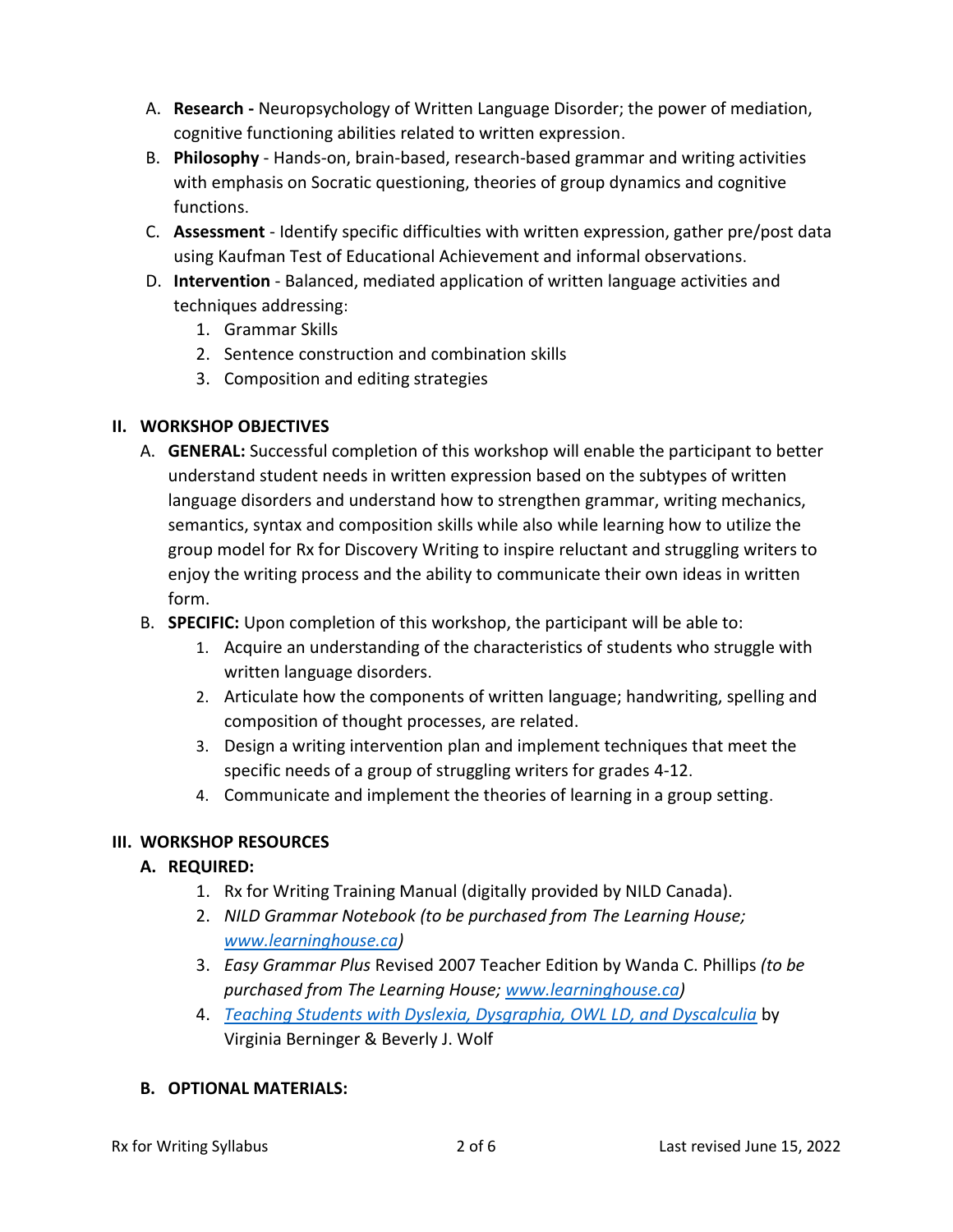- 1. *[Getting A Grip](https://amzn.to/302d9BD)* by Kathleen R. Hopkins
- 2. *[Craft Lessons Second Edition: Teaching Writing K-8](https://amzn.to/2ZTWmAd)* by Ralph Fletcher and JoAnn Portalupi
- 3. *[Nonfiction Craft Lessons: Teaching Information Writing K-8](https://amzn.to/2ZR5Z3n)* by Ralph Fletcher and JoAnn Portalupi

## **IV. WORKSHOP REQUIREMENTS**

- A. **PREREQUISITE:** None
- B. **PRE-WORKSHOP PREPARATION:**
	- 1. Read Chapters 1,2, and 5 from *Teaching Students with Dyslexia, Dysgraphia, OWL LD, and Dyscalculia* by Virginia Berninger & Beverly J. Wolf.
	- 2. Familiarize yourself with *Easy Grammar Plus Revised 2007 Teacher Edition* by Wanda C. Phillips
	- 3. Read the following articles found on the NILD Canada website (no need to print just read)
		- a. "How Quality of Writing [Instruction Impacts High-](https://nildcanada.org/wp-content/uploads/2020/12/How-Quality-of-Writing-Instruction-Impacts-High-risk-Fourth-Graders-Writing-by-Louisa-Moats.pdf)Risk Fourth Graders' [Writing](https://nildcanada.org/wp-content/uploads/2020/12/How-Quality-of-Writing-Instruction-Impacts-High-risk-Fourth-Graders-Writing-by-Louisa-Moats.pdf)" by Louisa Moats, Barbara Foorman and Patrick Taylor
		- b. "[Writing Next: Effective Strategies to Improve Writing of Adolescents in](https://nildcanada.org/wp-content/uploads/2020/12/Writing-Next-by-Steve-Graham-and-Dolores-Perin.pdf)  [Middle and High Schools](https://nildcanada.org/wp-content/uploads/2020/12/Writing-Next-by-Steve-Graham-and-Dolores-Perin.pdf)" by Steve Graham and Dolores Perin
		- c. "[Writing to Read: Evidence for How](https://nildcanada.org/wp-content/uploads/2020/12/Writing-to-Read-by-Steve-Graham-and-Michael-Hebert.pdf) Writing Can Improve Reading" by Steve Graham and Dolores Perin
		- d. "[Handwriting is a Boeing 747 Technology](https://nildcanada.org/wp-content/uploads/2020/12/Handwriting-is-Boeing-747-Technology-by-Kristin-Barbour.pdf)" by Kristin Barbour NILD Executive Director
		- e. "[Why Writing by Hand Could Make You Smarter](https://nildcanada.org/wp-content/uploads/2020/12/Why-Writing-by-Hand-Could-Make-You-Smarter-by-William-Klemm-1.pdf)" by William R. Klemm
	- 4. View three asynchronous lectures. [https://vimeo.com/showcase/7104862.](https://vimeo.com/showcase/7104862) Password: RXW
	- 5. Complete the knowledge assessment found here: [Rx for Writing Knowledge Assessment](https://docs.google.com/forms/d/1N5_vYtrprx57KauXI1-ZZsCxHQGUoHoVeT9EpoiuHgI/edit)

## C. **WORKSHOP ACTIVITIES:**

- 1. Demonstrate Techniques taught with peers in a group setting.
- 2. Explain the differences between group and individualized models of instruction.
- 3. Read research on group effectiveness and discuss the social aspects of learning.

## **V. WORKSHOP WORKLOAD**

The time required for assignments has been estimated at five hours.

## **VI. WORKSHOP EVALUATION**

The instructor will observe group demonstrations and feedback will be given. Proficiency with the Blue Book will be noted during group demonstrations.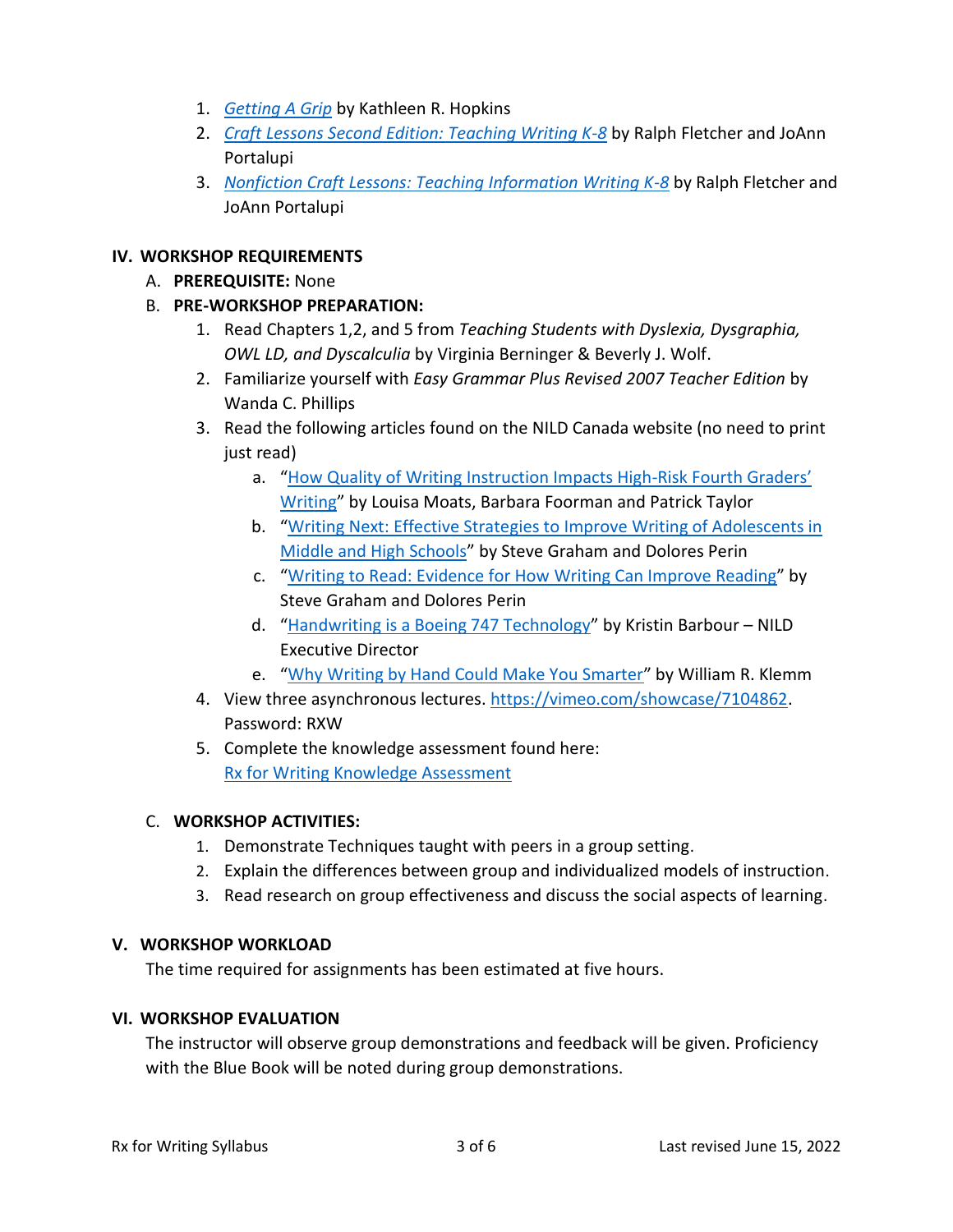#### **SELECTED BIBLIOGRAPHY**

- Bakker, D. J. (1989). Boosting the (dyslexic) brain. In D. Bakker and H. Van der Vlugt (Eds.) Learning disabilities: Neuropsychological correlates and treatment. (pp. 173- 179). Netherlands: Swets and Zeitlinger.
- Barkley, R. A. (1998). Attention-deficit hyperactivity disorder: A handbook for diagnosis and treatment. New York: Guilford Press.
- Berk, L. & amp; Winsler, A. (1995). Scaffolding children's learning: Vygotsky and early childhood education. Washington, DC: NAEYC.
- Chall, J. S., (2000). *The academic achievement challenge*. New York: The Guilford Press.
- Cognitive Research Program. (1996). Mediated learning in and out of the classroom. Arlington Heights, IL: IRI/SkyLight Training and Publishing, Inc.
- Feuerstein, R. (1980). Instrumental enrichment: An intervention program for cognitive modifiability. Baltimore, MD: University Park Press.
- Feuerstein, R., Hoffman, M., Egozi, M. & amp; Shachar-Seger, N. B. (1994). Intervention programs for low performers: Goals, means and expected outcomes. In M. Ben-Hur (Ed.) On Feuerstein's instrumental enrichment: A collection. Palatine, IL: Skylight Publishers.
- Foorman, B.R., Francis, D. J., Fletcher, J. M., Schatschneider, C., and Mehta, P., (1998). The role of instruction in learning to read: Preventing reading failure in at-risk children. *Journal of Educational Psychology,* 90(1), 37-55.
- Foorman, B. R. & amp; Torgesen, J. (2001). Critical elements of classroom and small-group instruction promote reading success in all children. *Learning Disabilities Research and Practice*, 16(4), 203-212.
- Gerber, A. (1993). Language-related learning disabilities: Their nature and treatment. Baltimore, MD: Paul H. Brooks Publishing Co.
- Gillingham, A. & amp; Stillman, B. W. (1997). The Gillingham Manual: Remedial training for students with specific disability in reading, spelling and penmanship. Cambridge, MA: Educators Publishing Service.
- Healy, J. (1990). Endangered minds: Why our children don't think. New York: Simon and Schuster.
- Jensen, E. (1998). Teaching with the brain in mind. Alexandria, VA: Association for Supervision and Curriculum Development
- Kavale, K. & amp; Forness, S. (1995). The nature of learning disabilities: Critical elements of diagnosis and classification. Mahwah, NJ: Erlbaum Publishers.
- Keough, B. K. (1990). Definitional assumptions and research issues. In H. L. Swanson and B. K. Keough (Eds.) Learning disabilities: Theoretical and research issues. (pp. 13-19). NJ: Lawrence Erlbaum Associates.
- Kozulin, A. (1990). Vygotsky's psychology: A biography of ideas. Cambridge, MA: Harvard University Press.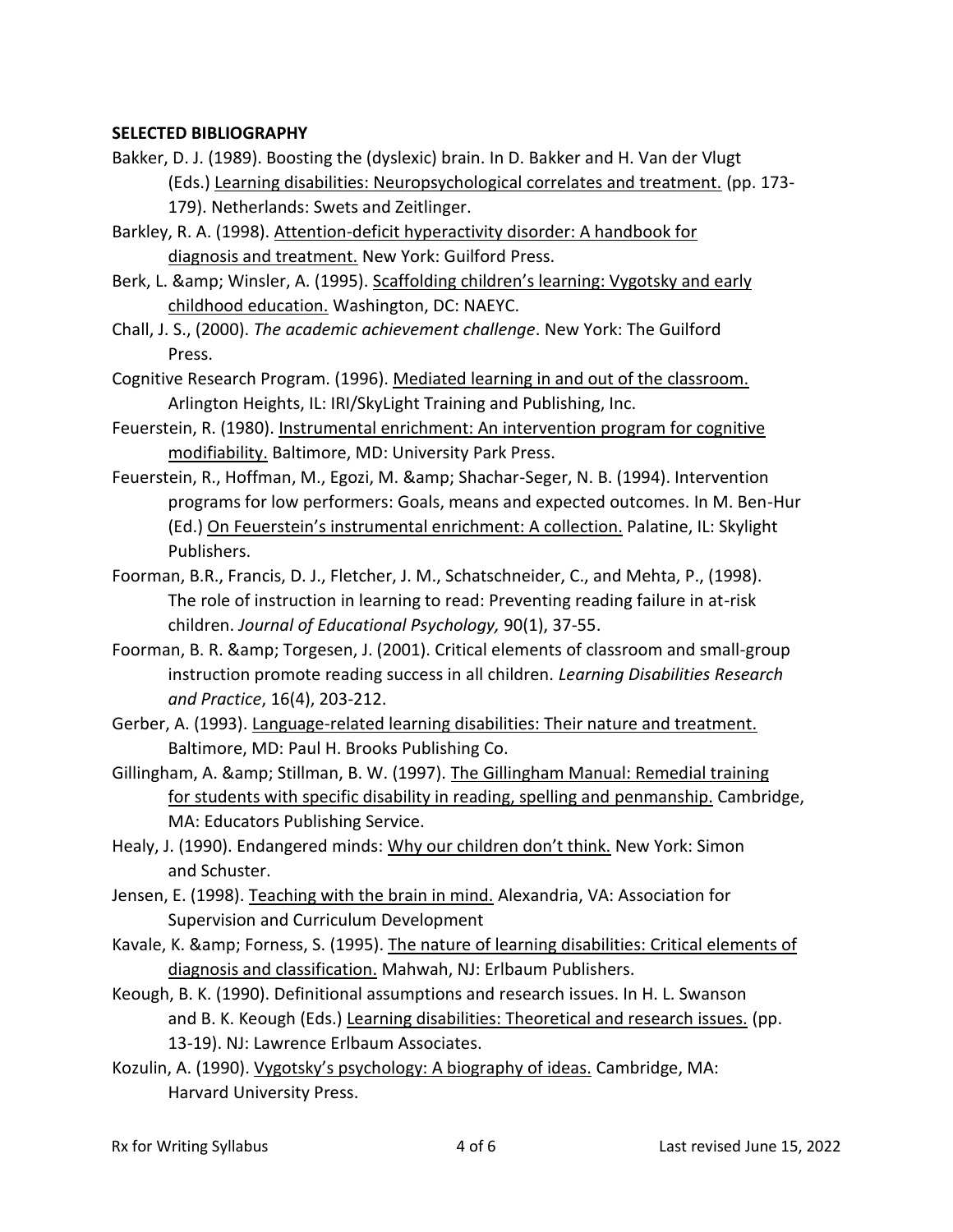Lavoie, R. (2005). It's so much work to be your friend. New York: Touchstone

- Lerner, J. (2000). Learning disabilities: Theories, diagnosis, and teaching strategies. Boston, MA: Houghton Mifflin Company.
- Lovett, M. W., Borden, S. L., DeLuca, T., Lacerenza, L., Benson, N. J., & amp; Brackstone, D. (1994). Treating the core deficits of developmental dyslexia: Evidence of transfer of learning after phonologically - and strategy-based reading training programs. Developmental Psychology, 30(6), 805-822.

Moats, Louisa (2000). Speech to print. Baltimore: Paul H. Brookes Publishing Co.

- Moll, L. C. (Ed.) (1992). Vygotsky and education: Instructional implications and applications of sociohistorical psychology. New York: Cambridge University Press.
- Mutzabaugh, G. J. (2000). A work of his grace: The development of the National Institute for Learning Disabilities. Norfolk, VA: NILD
- National Institute of Child Health and Human Development. (2000). *Teaching children to read: An evidenced-based assessment of the scientific literature on reading and its implications for reading instruction.* Washington, DC: U.S. Government Printing Office.
- Orton, S. T. (1989). Reading, writing and speech problems in children and selected papers. Austin, TX: Pro-Ed (Reprint of 1937).
- Piaget, J. (1959). The language and thought of the child. New York: The Humanities Press.
- Presseisen, B. & amp; Kozulin, A. (1994). Mediated learning: The contributions of Vygotsky and Feuerstein in theory and practice. In M. Ben-Hur (Ed.) On Feuerstein's instrumental enrichment: A collection. (pp. 51-81). Palatine, IL: Skylight Publishing.
- Restak, R. M. (1994). The modular brain. New York: Charles Scribner's Sons.
- Sattler, J. M. (1992). Assessment of children. San Diego, CA.: Publisher, Inc.
- Shapiro, B. K., Accardo, P. J. & amp; Capute, A. J. (1998). Specific reading disability: A view of the spectrum. Timonium, MD: York Press, Inc.
- Shaywitz, S. (2003). Overcoming dyslexia: A new and complete science-based program for reading problems at any level. New York: Alfred A. Knopf
- Silver, A. A. & amp; Hagin, R. A. (2001). Disorders of learning in childhood. (Revised ed.) Canada: Wiley-Interscience publication.
- Snow, C. E., Burns, M. S., & Griffin, P. (Eds.). (1998). *Preventing reading difficulties in young children.* Washington D. C.: National Academy Press.
- Sousa, D. (2006). How the brain learns. Thousand Oaks, CA: Corwin Press
- Stevens, S. H. (1997). Classroom success for the LD and ADHD child. Winston-Salem, NC: John F. Blair.
- Swanson, H. L. (1999). Reading research for students with LD: A meta-analysis of intervention outcomes. *Journal of Learning Disabilities,* 32(6), 504-532.
- Torgesen, J.K. (2001). Intensive remedial instruction for children with severe reading disabilities: Immediate and long-term outcomes from two instructional approaches.